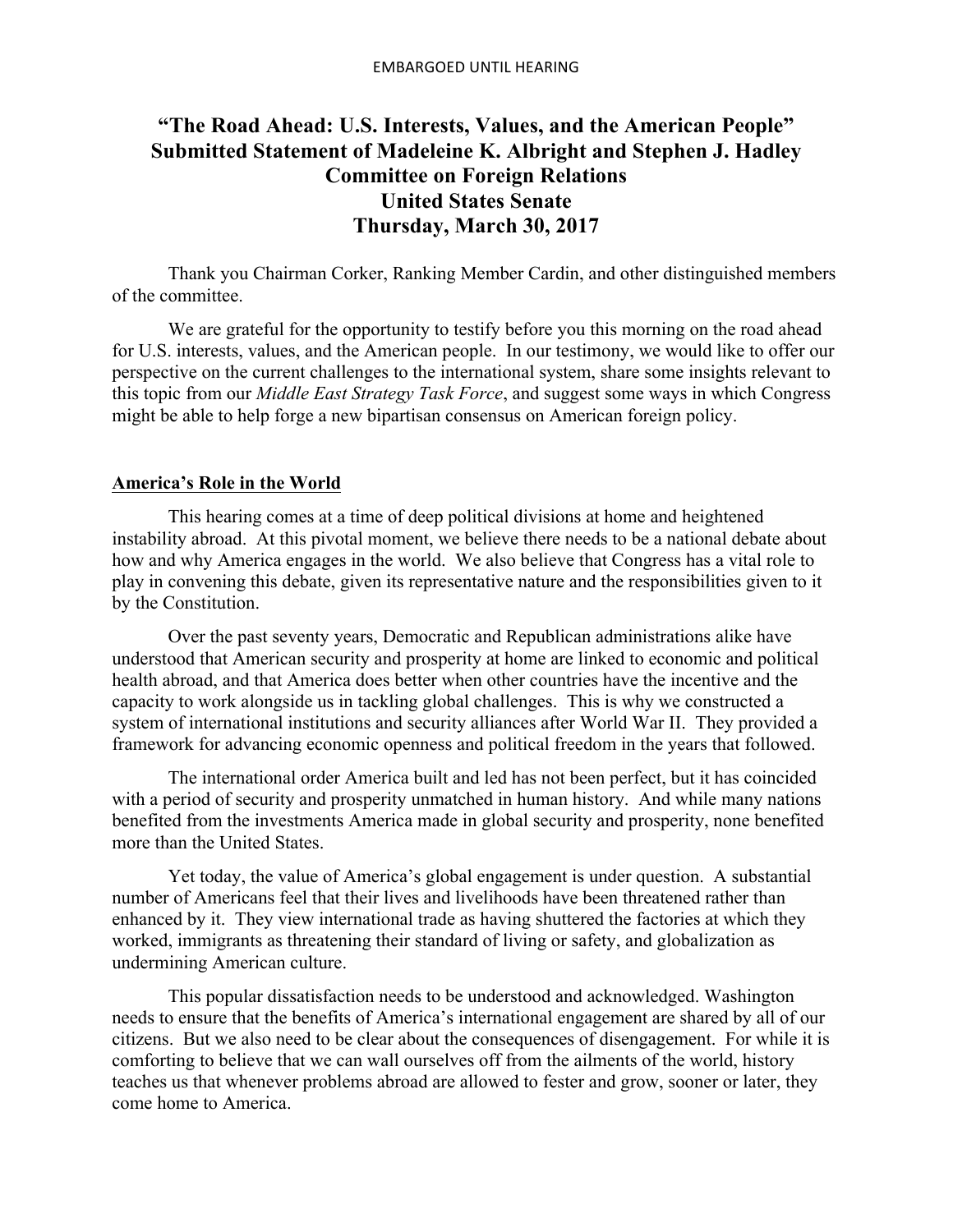### EMBARGOED UNTIL HEARING

Isolationism and retreat do not work; we know because we have tried them before.

We also know, from recent experience, that if America recedes from the global stage, people in Africa, Asia, Europe, Latin America, and the Middle East will increasingly look elsewhere for inspiration and guidance – whether to authoritarianism or extremist ideology.

In our opinion, such a shift would be harmful to the interests of those populations, but it would be harmful above all to the interests of the United States, because our security and our prosperity depend on having friends abroad that share our values – including our belief in the rule of law, freedom of movement, and access to markets.

Neither Russia nor China proclaim the same loyalty to those principles as we do. Were they to fill a vacuum left by the United States, it could very well mark a return to a balance of power system, where the world's major powers competed militarily for territory and spheres of influence at great human and financial cost. This is a world to which none of us should want to return.

America's continued global leadership cannot be taken for granted, but a retreat into isolationism is not preordained. We have an opportunity – and, in our view, an obligation – to defend those aspects of the international system that work in the twenty-first century, and to adapt those that do not.

In doing so, we should acknowledge that the existing order is in need of revision and refurbishment. The international system was designed for a different era, and it requires a renewal of purpose and a reform of its structures. Its mission should more clearly extend beyond preventing war in Europe to include stabilizing other strategic regions that affect our well-being. Its approach should reflect the fact that long-term stability depends on well-governed states whose leaders are seen as legitimate by their people. And its structure must be adapted to the realities of a world in which power is more diffuse, so other countries can take on a greater role commensurate with the contributions they make and the responsibilities they assume.

China, Russia, and other countries should understand that there is a larger place for them at the decision-making table, provided they are constructive and respect the interests of other nations. And they need to understand that there will be costs if they do not.

For this and other reasons, U.S. military power will remain vital in a renewed international order. We appreciate efforts to ensure that our military remains the best-trained, best-equipped, and best-led force on earth. Given the variety of threats facing our country, it makes sense to continue upgrading and enhancing our country's military capabilities and deterrent power. But we strongly believe that it would be a mistake to increase defense spending at the expense of other critical investments in national security – especially those in diplomacy, development, democracy, and peacebuilding.

We know from experience that force, and the credible possibility of its use, are essential to defend our vital interests and keep America safe. But as one of us has said in the past, force alone can be a blunt instrument, and there are many problems it cannot solve. Our military leaders would be the first to tell you that they cannot succeed in their missions without the vital capabilities that our civilian agencies bring to the table. Gutting these capabilities will put an unacceptable burden on our men and women in uniform, and would make America less safe. We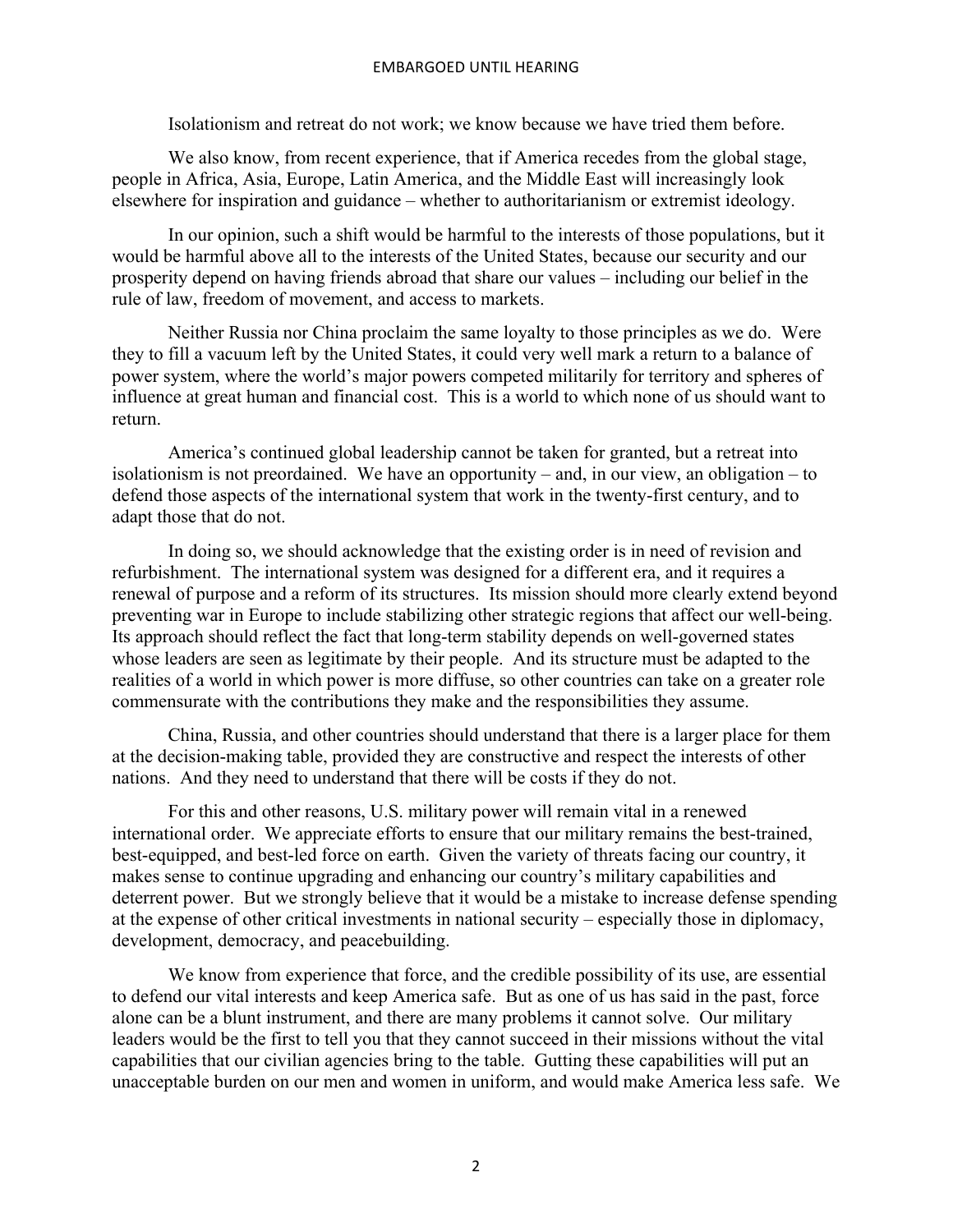need to fund these other civilian elements of American power as robustly as we do the military element.

We recognize that government can always be made more efficient and effective, but the best way to accomplish that goal is to build a budget based on a sound strategy. This administration first needs to take the time to staff the Departments and agencies, and to develop a national security strategy. As members of the legislative branch, it is your responsibility to ensure that every dollar is spent wisely, but it also your responsibility to protect our national security institutions from arbitrary and senseless cuts.

## **The Middle East Strategy Task Force**

No region has seen more death and suffering or presented more challenges to the international order than the Middle East, with outcomes that have frustrated both Democratic and Republican administrations. The Middle East is likely to be an important test case in the coming years – the region in which the international order gets rejuvenated for a new era or ceases to function entirely.

From 2015 to 2016, we served as Co-Chairs of the Atlantic Council's *Middle East Strategy Task Force*, which sought to understand better the underlying challenges in the region and to articulate a long-term strategy for meeting them. Our goal was not to develop a new U.S. strategy, but to understand the role that the U.S. can play in supporting a larger international effort led by the region itself.

One of our initial insights was that we face not just a crisis *in* the Middle East, but *from* the Middle East having global impact. The roots of this crisis lie in a long history of poor governance in many states in the region. The Arab Spring was a consequence of the dissatisfaction of increasingly connected and empowered citizens with a number of political leaders who ruled ineptly and often corruptly. Where leaders sought to quash these popular protests by force, the result in most cases was civil war.

The four civil wars raging in the Middle East – in Syria, Iraq, Libya, and Yemen – have had destabilizing consequences for the region and beyond. They have produced the ungoverned spaces and grievances that have allowed terrorist groups to direct or inspire attacks in the West. They have also created the greatest worldwide refugee crisis since the Second World War, the devastating human cost of which has been coupled with profound effects on our own domestic politics and those of Europe.

The challenges we face in the Middle East bear some resemblance to those of post-war Europe. Countries torn apart by war will need to determine the new shape of their governments, and how those governments interact with their people. The entire state system will need to be shored up so that countries are less prone to subversion, supported by effective regional institutions to mediate conflicts and prevent them from spiraling into all-out war.

But there are also important differences between the modern Middle East and post-war Europe. There is no magnanimous victor in the mold of the Allies, with the will and capability to reshape the region from the outside. New global and political realities mean that no Marshall Plan is in the offing for the rebuilding of the Middle East. The American people have no appetite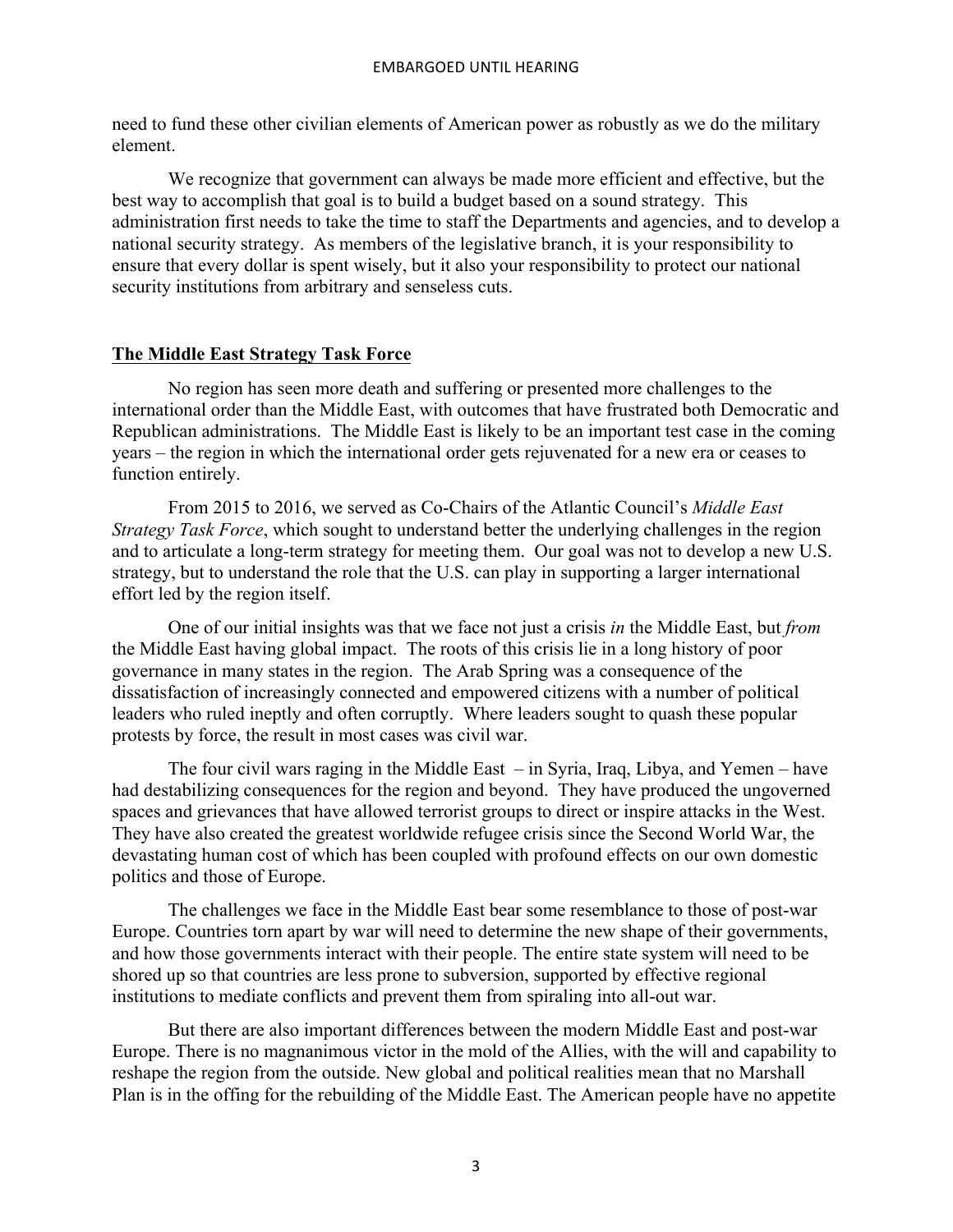for this, and the people of the region, too, are tired of being beholden to outside powers. The Middle East must chart its own vision for the future.

There is reason for hope. The fact is that now, more than any time in the Middle East's modern history, the region has significant capabilities and resources of its own to define and work toward this vision and secure better opportunities for its people. And more than ever, there are also indications that people and some governments in the Middle East have the will to take on the region's hard challenges.

Although not always evident at first glance, there are promising developments happening in the Middle East, even in the most unexpected places. In Saudi Arabia, female entrepreneurs are founding startup companies at a rate three times that of women in Silicon Valley, as they begin to claim their rightful place in Saudi civic life. In Egypt, the social enterprise Nafham is using technological solutions to address the problem of overcrowding in Egyptian schools. And in Jordan, Syrian refugees are using innovative 3D printing technology to help develop more affordable prosthetic limb components for friends and neighbors who bear the physical scars of Bashar Assad's war on his own people. The region's vast population of educated youth, commonly understood to be a liability, can in fact be a tremendous asset.

Some governments are beginning to understand that their future depends on promoting these efforts and partnering with their people to build a common future. Tunisia is showing that revolution need not result in either chaos or authoritarianism, but can begin a transition to an inclusive, democratic future. The UAE has led the way for positive economic and social reforms and Saudi Arabia has now adopted its own vision for the future. Jordan is making its own efforts. These can be examples for other countries in the region.

Renewed and enhanced American leadership is needed in the Middle East. But not to impose our will militarily or otherwise. Instead, America has a clear interest in supporting and accelerating the positive changes that are already happening. The goal of our strategy in the region should be to help the Middle East move from the current vicious cycle in which it finds itself to a more virtuous one -- one in which the Middle East no longer spawns violence and refugees, is not a drain on international resources, and does not through its instability and political vacuums aggravate great power competition.

With this goal in mind, US foreign policy toward the Middle East should be informed by a set of guiding principles that represent the new reality of the region since 2011.

First, the old order is gone and is not coming back. Stability will not be achieved until a new regional order takes shape. The region should assume the principal responsibility for defining this new order, which should offer the people of the region the prospect of a stable and prosperous future free from both terrorist violence and government oppression.

Second, disengagement is not a practical solution for the West. Disengagement will only allow the region's problems to spread and deepen unchecked, creating further threats. Instead, it is in the interest of the United States and others to help the Middle East achieve a more peaceful vision. But their role must be different from what it has been in the past. Rather than dictating from the outside how countries should behave, they should support and facilitate the positive efforts that some people and governments in the region are beginning to take.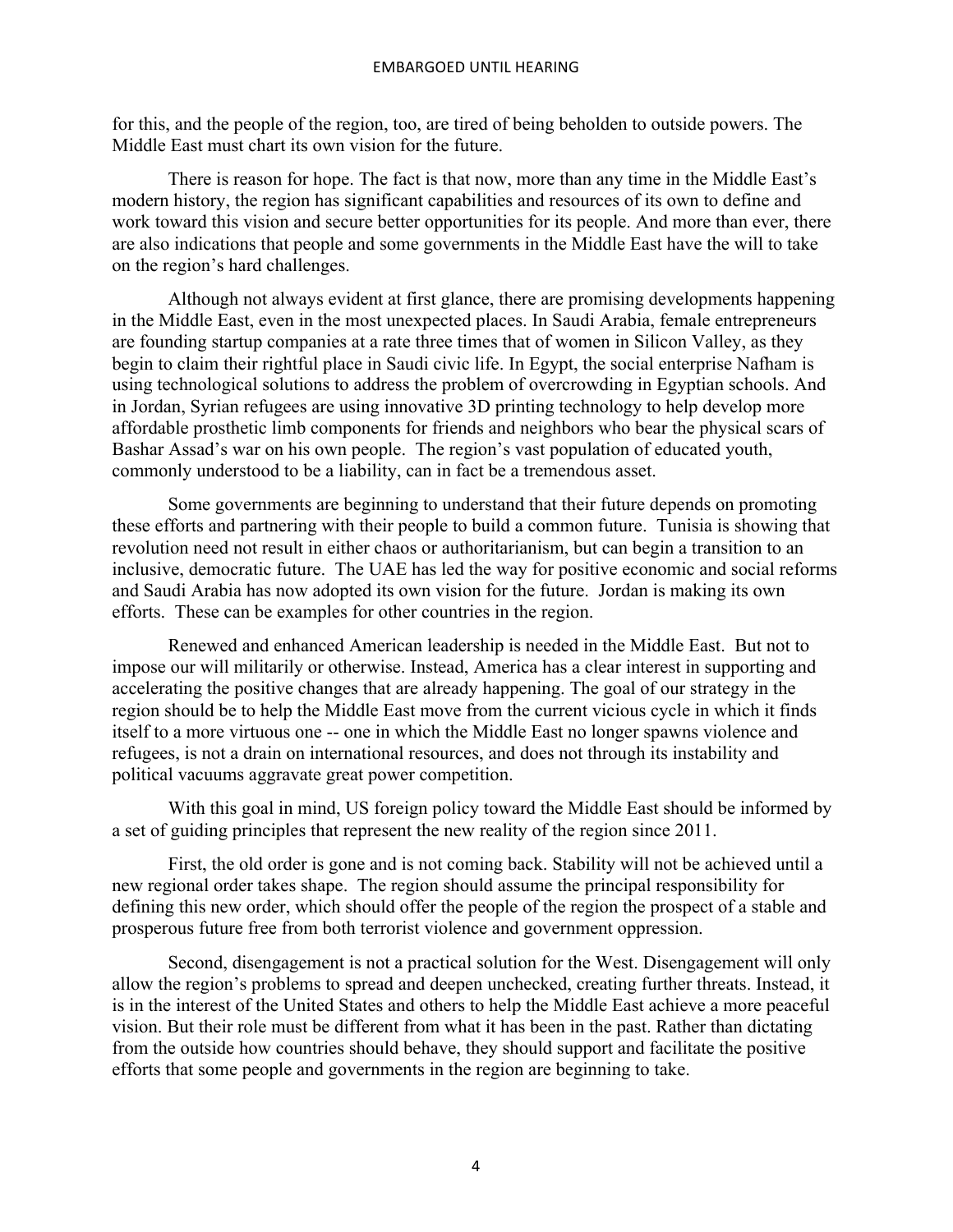Third, a strategy for the region should focus on more than counterterrorism. Pernicious as they are, groups like ISIS and Al Qaeda are not the sole cause of the current crises. Even if these groups disappeared tomorrow, others would arise in their place so long as the underlying grievances that led to the Arab Spring remain unresolved.

Fourth, sectarian and ethnic rivalries are not as entrenched or inevitable in the Middle East as many assume. Instead, they wax and wane with broader tensions in the region. Achieving political solutions to the civil wars would go far in stanching these communal tensions. To this end, empowered local governance will be essential going forward, so as to allow people the freedom to shape their own communities.

Finally, the Middle East cannot build a better future without the active participation of the people of the region—including women, youth, minorities, and those displaced by conflict. If enabled and empowered, they can be the engines of job creation, help motivate the broader population, and innovate solutions to the region's economic and social problems. It is high time for all of us to bet on the people of the region, not just on the states.

With these guiding principles in mind, we have, in our Middle East Strategy Task Force report, proposed a two-pronged strategy that we think will be able, over time, to change the trajectory of the region in a more positive direction, to the benefit of people in the region and the United States.

The first prong involves outside actors helping partner countries in the region to wind down the violence, starting with the four civil wars. This means containing the spread of the current conflicts and accelerating diplomatic efforts to resolve them, while addressing the staggering humanitarian crises that they have generated.

The most immediate priorities must be 1) mitigating the current human suffering in Syria and 2) recapturing the territory that ISIS now controls. A third, longer-term priority is to contain Iran's aggressive foreign policy behavior while still exploring opportunities to engage with it. Achieving these priorities will require a limited but greater degree of American and allied engagement in the region, diplomatic as well as military. This greater engagement and the kind of concrete steps we recommend in our report, taken together, will rally and reassure America's friends and allies in the region, send a message of strength to its adversaries, and provide additional leverage for the United States to work with all internal and external players to end these destabilizing wars.

The second prong of the strategy, which must be pursued simultaneously with the first prong, seeks to support **now** those bottom-up efforts that will create the social basis for stability and prosperity. This means supporting the citizen-based entrepreneurial and civic activity occurring throughout the region. It also means encouraging regional governments to facilitate these efforts, to invest in the education and empowerment of their people, and to address the societal, economic, and governance issues that are key to future peace and success.

Ultimately, this prong seeks to unlock the significant human potential in the Middle East. Governments in the region need to create the enabling environment for individuals to deploy fully their talents, whether as innovators, entrepreneurs, or just engaged citizens. This means better and fairer legal and regulatory frameworks, but also more inclusive, effective, transparent, and accountable governance more generally.